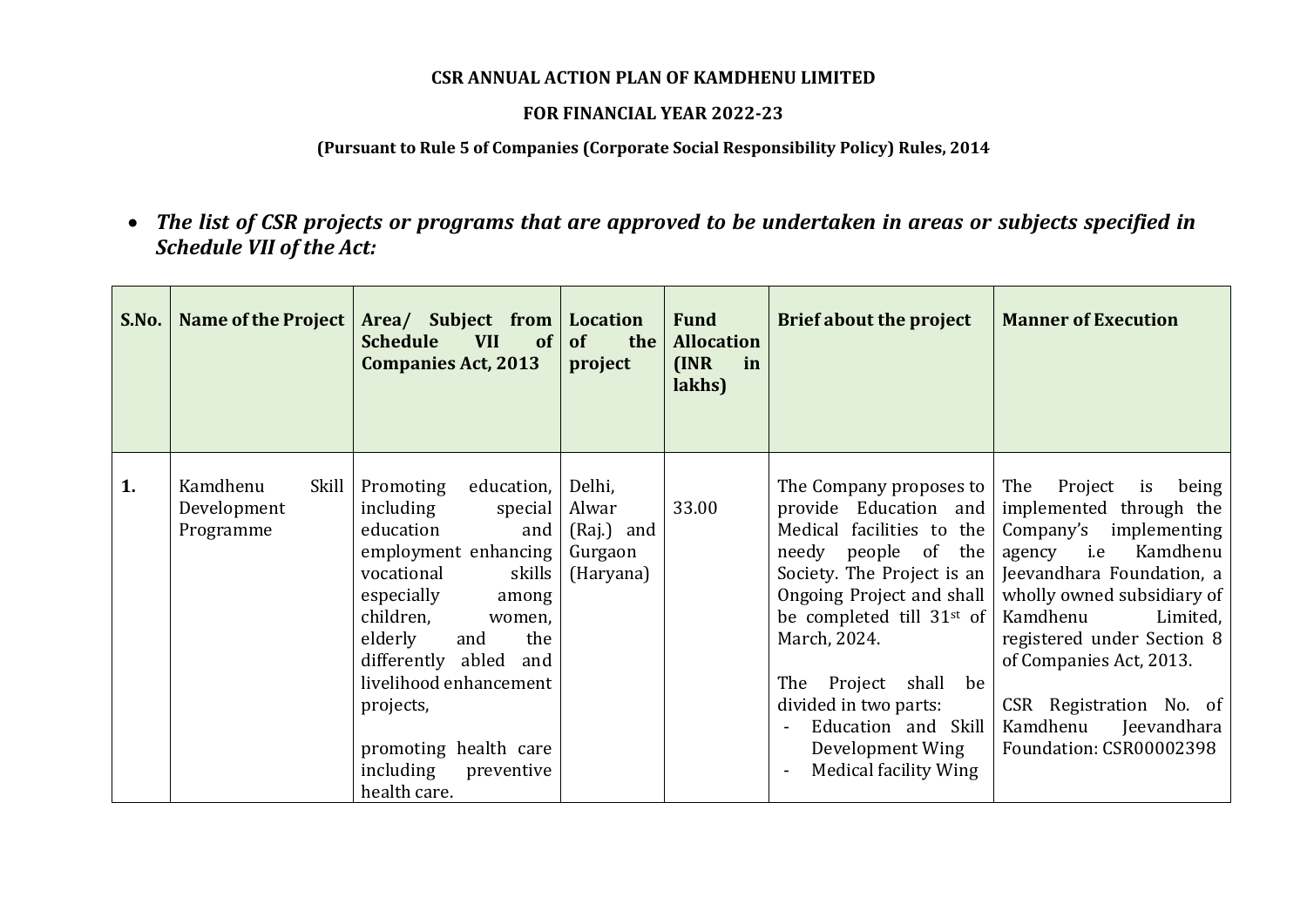| 2. | other<br>Any                                                | As per Schedule VII of   As the CSR |           | 5.65  | The Company may during      | The CSR Project is to be   |
|----|-------------------------------------------------------------|-------------------------------------|-----------|-------|-----------------------------|----------------------------|
|    | contribution/                                               | Companies Act, 2013                 | Committee |       | the year make CSR           | implemented<br>either      |
|    | donation project or                                         |                                     | may       |       | Donations / Contribution    | directly<br>through<br>the |
|    | as<br>program<br>per                                        |                                     | decide.   |       | on any of the activities as | company or through any of  |
|    | <b>VII</b><br>Schedule<br>of                                |                                     |           |       | mentioned in Schedule VII   | the implementing agency as |
|    | Companies Act, 2013                                         |                                     |           |       | of Companies Act, 2013 as   | per Rule 5 of Companies    |
|    | or on activities in                                         |                                     |           |       | determined<br>be<br>may     | (Corporate)<br>Social      |
|    | with<br>association                                         |                                     |           |       | during the year and found   | Responsibility<br>Policy)  |
|    | NGOs/Trust<br>etc.                                          |                                     |           |       | suitable to CSR Committee   | Rules, 2014.               |
|    | and/or to support                                           |                                     |           |       | of the Company.             |                            |
|    | the<br>various                                              |                                     |           |       |                             |                            |
|    | Government                                                  |                                     |           |       |                             |                            |
|    | initiatives in the field                                    |                                     |           |       |                             |                            |
|    | of activities covered                                       |                                     |           |       |                             |                            |
|    | under Schedule VII                                          |                                     |           |       |                             |                            |
|    | of Companies Act,                                           |                                     |           |       |                             |                            |
|    | 2013.                                                       |                                     |           |       |                             |                            |
|    | <b>Total CSR Fund Allocation for Financial Year 2022-23</b> |                                     |           | 38.65 |                             |                            |
|    |                                                             |                                     |           |       |                             |                            |
|    |                                                             |                                     |           |       |                             |                            |
|    |                                                             |                                     |           |       |                             |                            |

## *Modalities of utilisation of funds and implementation schedules for the projects or programmes:*

- The amount to be spent on CSR activities shall be determined after taking into consideration applicable laws, rules and regulations.
- The CSR Budget shall be divided in two parts majorly covering expenditure on Ongoing Project and expenditure on projects which are not in the nature of Ongoing.
- The disbursal of the CSR funds shall be made in trenches and the amount lying in the unspent CSR account shall be utilised as and when required as per the requirements of the Project.
- The CSR budget for the Ongoing Project shall be disbursed to the implementing agency of the company i.e Kamdhenu Jeevandhara Foundation and all disbursals shall be taken note at the ensuing meeting of the Board of Directors and the CSR Committee.